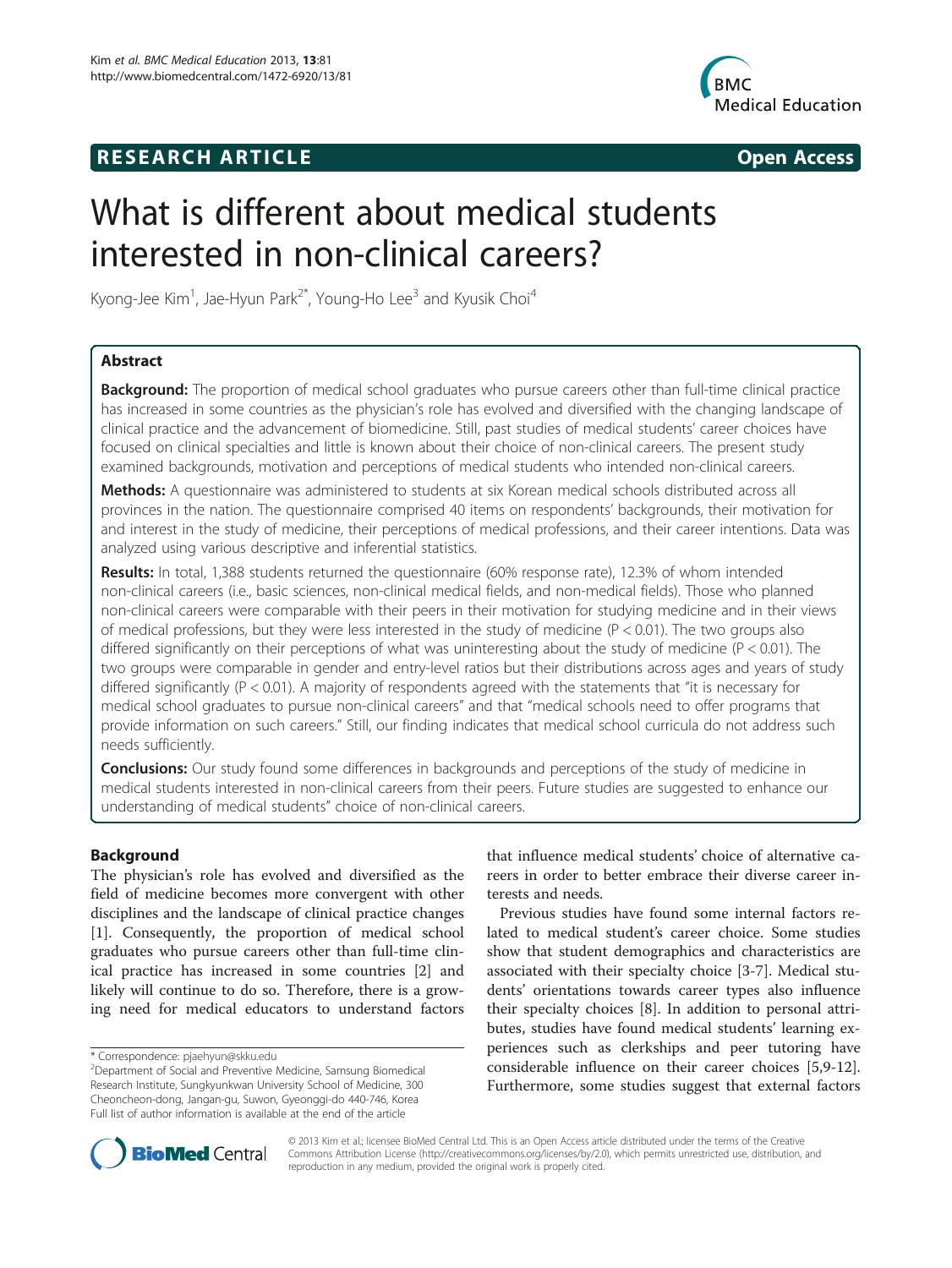such as life style and income influence a student's choice of medical specialty [\[13](#page-5-0)-[15\]](#page-5-0).

Although medical students' career choice has been studied in several countries [[16-18](#page-6-0)], these studies have focused on careers in clinical practice such as internal medicine, surgery, and family practice, and little is known about factors that influence their choice of nonclinical careers (i.e., careers other than full-time clinical practice). Therefore, there is a strong need to study medical students interested in non-clinical careers for a better understanding of their career planning needs. To that end, the present study examined backgrounds, motivation and perceptions of medical students who intended non-clinical careers. In more detail, the research questions for the present study are:

- Are there differences in background between students who intend clinical careers and those who intend non-clinical careers?
- Do these groups differ in their motivation for and interest in studying medicine?
- Do these groups differ in their perceptions of medical professions?
- Do these groups differ in their attitudes towards career plans?

# Methods

# Setting and participants

A cross-sectional study was carried out on medical students in South Korea. There are 41 medical schools around the nation in South Korea with over 14,000 registered students. Both undergraduate-entry and graduateentry tracks exist in the current Korean medical education system. Graduate-entry students go through four years of study in medical school, whereas two-year premed courses are preceded for undergraduate-entry students. As of 2013, about a third of all Korean medical schools offer undergraduate-entry medical programs, another one-third have graduate-entry programs, and the others have programs with both tracks.

We selected six medical schools across the nation for the sample of the present study. One is a graduate-entry program, another one is an undergraduate-entry program, and the others have both tracks. Two of these schools are located in the metropolitan areas and the others are in midsize cities; they were selected from provinces across the nation to obtain representative geographical differences. In terms of differences in the curriculum across these medical schools, one has a fully problem-based curriculum for its pre-clinical courses in Year 2 and the others have hybrid problem-based curricula, in which problem-based learning is integrated into somewhat traditional curriculum.

#### The research instrument

A survey instrument was used to examine the influence of medical students' backgrounds, motivation and perceptions in their career intentions. A literature search was conducted of existing research instruments suited for the present study in both English and Korean. No research instrument was available in English, so we decided to adopt one in Korean [[19](#page-6-0)] for the present study. This questionnaire was developed by Park in the 1990s for a national survey of medical students on their perceptions of medical education and medical practice. This original questionnaire comprised 49 items, and we used most of the items in this questionnaire for comparison of results. Nine items regarding respondents' perceptions of diseases, health, and the healthcare system were left out of the questionnaire for the present study because they were beyond the scope of this study.

We conducted a pilot study of the questionnaire to check for the clarity of the items. Seven medical students took part in this pilot study and no unclear or unfeasible items were found. Consequently, the questionnaire for the present study was composed of 40 items with five subscales. The questionnaire for the present study is translated into English by the authors and is provided in Additional file [1.](#page-5-0) Ten items regarding respondent demographics, which include names of Korean medical schools and provinces, are excluded from this English version.

The first part of the questionnaire (items 1-4) asked about respondent's motivation for getting into medical school. These items related to when the respondent decided to go to medical school and what influenced his or her decision. The second part of the questionnaire (items 5-9) asked respondent's level of interest in studying medicine, what was interesting and uninteresting about it, and his or her intention to switch to other majors. In the third part of the questionnaire (items 10-25), respondents were asked to indicate their career intentions, reasons behind such choices and their attitudes towards career planning. In the fourth part of the questionnaire (items 26-30), participants were asked about their perceptions of medical professions, including merits and demerits of being a doctor and the social status of doctors. The last part of the questionnaire (items 31-40) consisted of questions regarding participant demographics and backgrounds.

#### Data collection and analysis

The questionnaire was administered in October and November, 2010. The questionnaire was distributed to all students in the medical schools under study, except for one medical school in which third and fourth year students could not participate due to time constraints. The questionnaire was self-administered by the students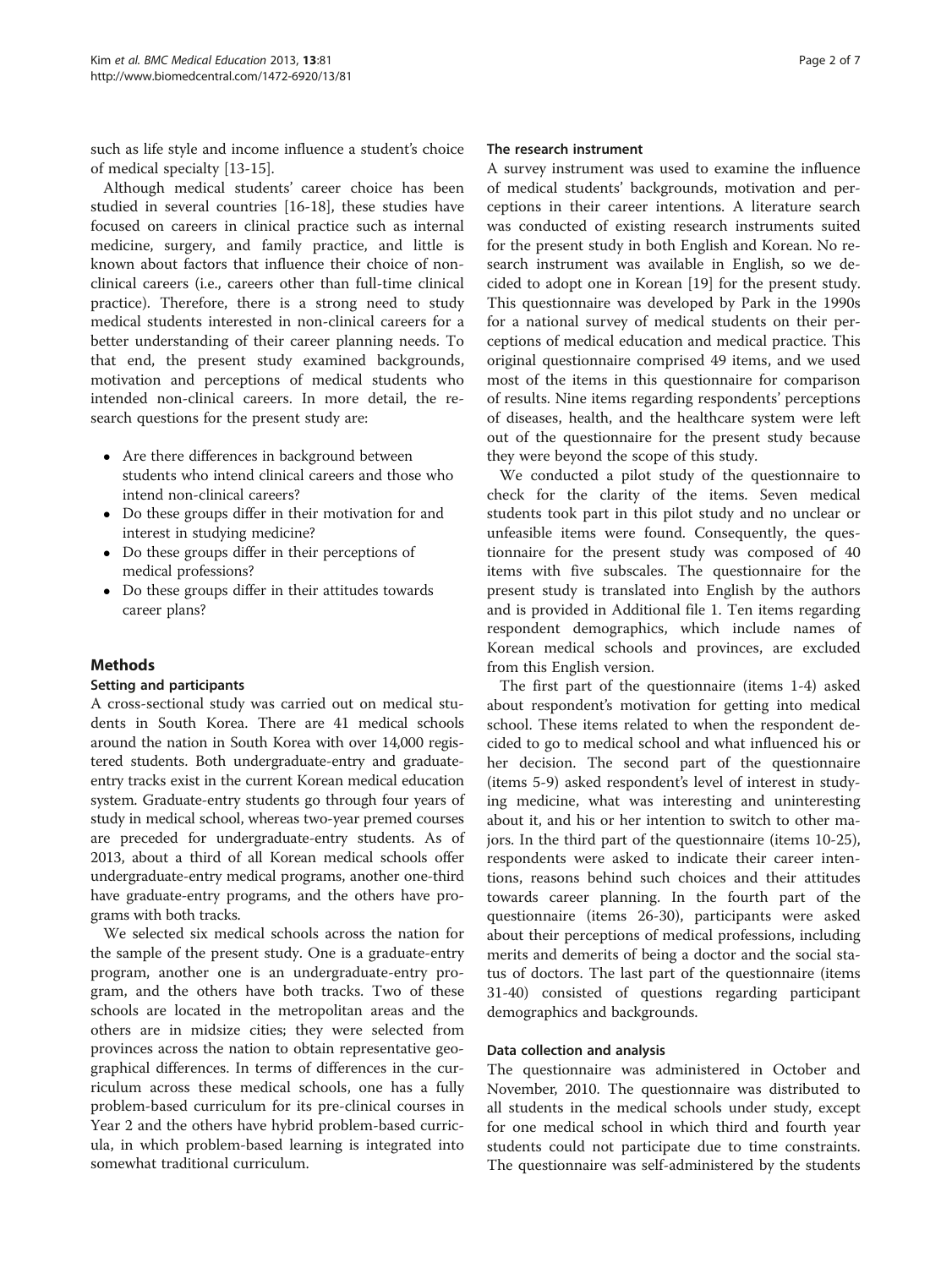and was answered anonymously. The questionnaires, which included consent forms, were distributed to each medical school and were collected a week later. Students who agreed to participate signed the consent form, completed the survey and submitted it in a sealed envelope. The present study was approved by the institutional review board of Samsung Seoul Hospital (2010-11-001).

Data were analyzed using SPSS for Windows (SPSS, Inc., Chicago, IL, USA). Both descriptive and inferential statistics were conducted to analyze the data. In particular, the chi-square analysis and Student's  $t$ -test were performed to investigate differences in participant backgrounds and perceptions between the groups who intended clinical careers and those who intended nonclinical careers. All significance was tested at the 95% level of confidence.

## Results

#### Survey respondents and their career intentions

A total of 1,388 students completed and returned the questionnaire (60% response rate). The respondents varied in their years of study and their ages ranged from under 20 to over 30. Of these respondents, 33%  $(n = 460)$  were female and 67%  $(n = 927)$  were male. Eighteen percent of the respondents  $(n = 253)$  were graduate-entry students; the others (82%) were undergraduate-entry students.

Respondents were asked to choose one out of four options for their career intentions; basic science, clinical science, non-clinical medical professions, and nonmedical professions. Table 1 illustrates the distribution of respondents' career intentions. 87.7%  $(n = 1,217)$  of the respondents answered that they intended careers in clinical practice (i.e., the clinical careers group). The most frequently selected clinical specialties were internal medicine ( $n = 352$ ), psychiatry ( $n = 111$ ), and orthopedic surgery  $(n = 101)$ . Meanwhile, 12.3% of those surveyed  $(n = 171)$  answered they intended careers outside clinical practice (i.e., the non-clinical careers group). Those who selected non-clinical careers were categorized into three sub-groups; (1) 42 chose basic sciences (e.g., physiology, biochemistry, and pharmacology); (2) 90 chose nonclinical medical professions (e.g., healthcare administration, medical engineering, and medical education); and (3) 39 chose careers in non-medical fields (e.g., business administration, law, and finance).

Fifty-five percent ( $n = 94$ ) of those in the non-clinical careers group indicated their personal interest in the given fields as the main reason for intending such careers. The second most frequent answer varied according to the areas of work that they chose:  $31\%$  ( $n = 13$ ) of those who intended careers in basic sciences answered they were interested in research; 20% ( $n = 18$ ) of those who intended careers in non-clinical medical fields indicated that they liked exploring new areas; 22%  $(n = 8)$  of those who intended non-medical fields indicated that they had not intended clinical practice as their full-time job.

Table [2](#page-3-0) shows the results of cross-tabulation between respondents' backgrounds and their career intentions. The gender ratios were comparable ( $\chi^2$  = .002, P = .51) and the ratios of respondents in terms of their entry levels (i.e., undergraduate-entry vs. graduate-entry) were also comparable ( $\chi^2$  = 32.8, P = .46) between the clinical careers group and the non-clinical careers group. Yet, the two groups differed significantly in their distributions across ages ( $\chi^2$  = 32.8, P < .001) and across years of study ( $\chi^2$  = 18.9, P = .002).

# Respondents' motivation for and interest in the study of medicine

Respondents indicated what motivated them to get into medical school by choosing an answer from a variety of options, including interest in learning biomedicine, job security, advice from family and friends, providing care for humans, inspired by doctors. The most frequently selected answer was job security (22.4%), followed by interest in learning biomedicine (18.7%). We found no significant difference in respondents' motivation for studying medicine between the clinical careers group and the non-clinical careers group ( $\chi^2$  = 26.7, P = .85).

Participants rated their levels of interest in the study of medicine on a five-point scale from  $1 =$  "very uninterested" to  $5 =$  "very interested." Thirteen percent ( $n = 182$ ) of the respondents answered that they were not interested in the study of medicine, whereas  $62\%$  ( $n = 861$ ) found it very or somewhat interesting. The two groups differed significantly in their levels of interest in studying medicine, where  $M = 3.68$  (SD = .96) for the clinical careers group and  $M = 3.39$  (SD = 1.14) for the non-clinical careers group  $(t = 3.1, P < .01)$ .

Respondents were asked to indicate what was interesting about studying medicine by choosing an answer from a variety of options. The most frequently selected

|  | Table 1 Respondent's future career intentions |  |  |
|--|-----------------------------------------------|--|--|
|--|-----------------------------------------------|--|--|

| <b>Clinical careers</b> |                  | <b>Non-clinical careers</b> |                             |                    |              |
|-------------------------|------------------|-----------------------------|-----------------------------|--------------------|--------------|
| Primary care            | <b>Specialty</b> | <b>Basic sciences</b>       | Non-clinical medical fields | Non-medical fields | Total        |
| 34 (2.4%)               | 1.183 (85.3%)    | 42 (3.0%)                   | 90 (6.5%)                   | 39 (2.8%)          | 1,388 (100%) |
|                         | 1,217 (87.7%)    |                             | 171 (12.3%)                 |                    |              |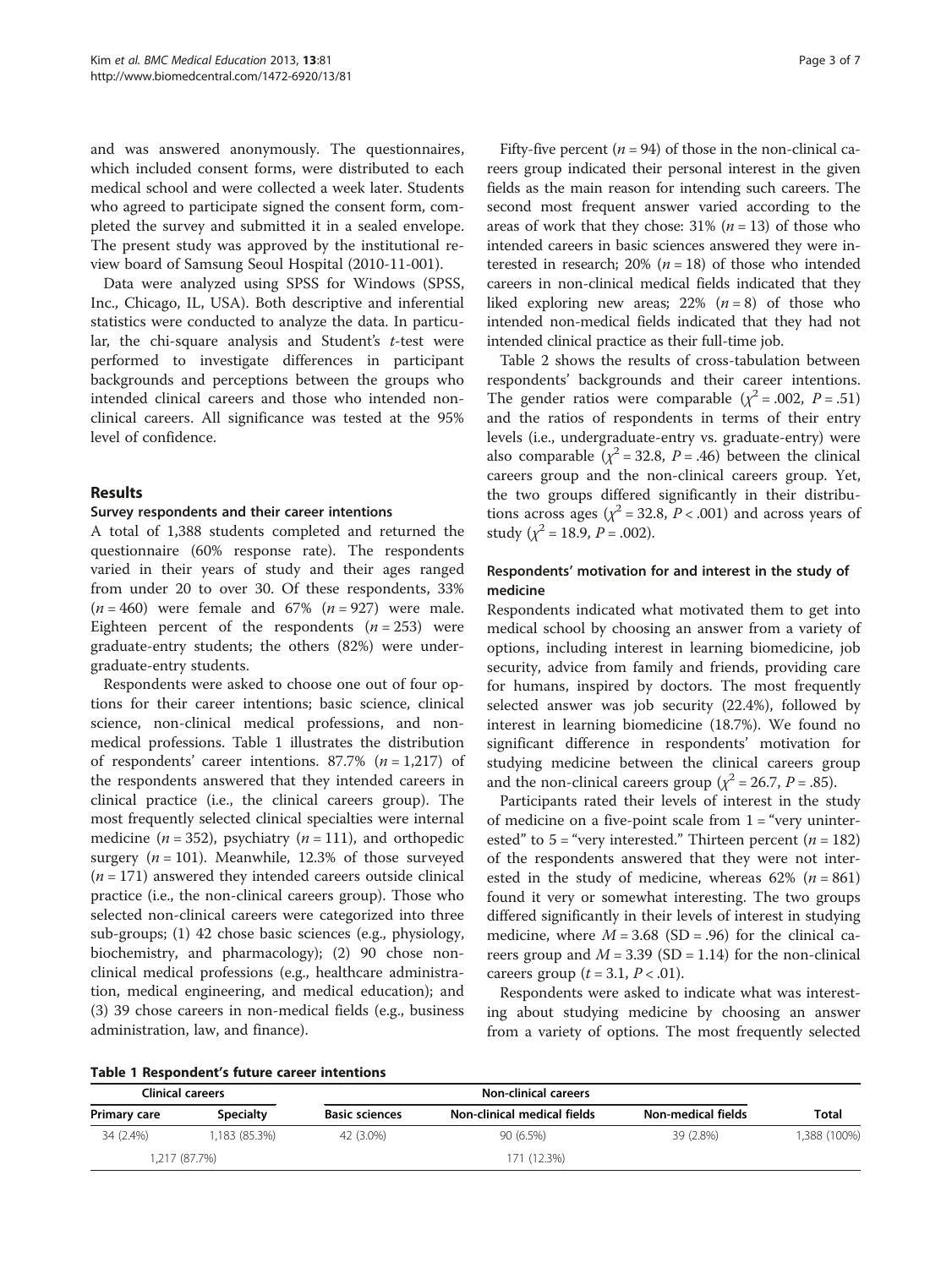|               | <b>Future career intentions</b> |                             |               | P      |
|---------------|---------------------------------|-----------------------------|---------------|--------|
|               | <b>Clinical practice</b>        | <b>Non-clinical careers</b> | <b>Total</b>  | value  |
| Gender        |                                 |                             |               |        |
| Female        | 403 (29.1%)                     | 57 (4.1%)                   | 460 (33.2%)   | .512   |
| Male          | 813 (58.6%)                     | 114 (8.2%)                  | 757 (66.8%)   |        |
| Age (years)   |                                 |                             |               |        |
| 20 or younger | 161 (12.0%)                     | 40 (3.0%)                   | 201 (15.0%)   |        |
| $21 - 25$     | 759 (56.5%)                     | 87 (6.5%)                   | 846 (63.0%)   | < .001 |
| $26 - 30$     | 213 (15.9%)                     | 30 (2.2%)                   | 243 (18.1%)   |        |
| 31 or older   | 48 (3.6%)                       | $5(0.4\%)$                  | 53 (3.9%)     |        |
| Entry level   |                                 |                             |               |        |
| Undergraduate | 990 (71.4%)                     | 143 (10.3%)                 | 1,133 (81.7%) | .458   |
| Graduate      | 226 (16.3%)                     | 27 (1.9%)                   | 253 (18.3%)   |        |
| Year of study |                                 |                             |               |        |
| Premed 1      | 207 (14.9%)                     | 50 (3.6%)                   | 257 (18.5%)   |        |
| Premed 2      | 242 (17.4%)                     | 34 (2.4%)                   | 276 (19.9%)   |        |
| Year 1        | 268 (19.3%)                     | 34 (2.4%)                   | 302 (21.8%)   | .002   |
| Year 2        | 239 (17.2%)                     | 32 (2.3%)                   | 271 (19.5%)   |        |
| Year 3        | 158 (11.4%)                     | 14 (1.0%)                   | 172 (12.4%)   |        |
| Year 4        | 103 (7.4%)                      | $7(0.5\%)$                  | 110 (7.9%)    |        |
| Total         | 1,217 (87.7%)                   | 171 (12.3%)                 | 1,388 (100%)  |        |

<span id="page-3-0"></span>Table 2 Respondent's backgrounds and their career intentions

answer was learning about the human body (50%), followed by acquiring knowledge relevant to daily lives (21%), patient contact (14%), and acquiring specialized knowledge (12%). Respondent perceptions of what was interesting about studying medicine were not significantly different between the groups ( $\chi^2$  = 3.71, P = .45).

Table 3 illustrates respondent perceptions of what was uninteresting about studying medicine. The most frequently selected answer was there was too much to learn (28%), followed by too much to memorize (27%), lack of diverse perspectives in medical courses (18%), and lack of personal life (16%). The two groups differed significantly in their perceptions of what was uninteresting about the study of medicine  $(\chi^2 = 19.1, P < .01)$ . In

particular, a higher portion of those in the non-clinical careers group answered there was too much to memorize in studying medicine than their peers (25.7% vs. 32.7%).

Ten percent of the total respondents  $(n = 135)$  indicated that they would have considered switching their major had they been given the opportunity. Those who intended non-clinical careers were more likely to have thought about switching their major than their peers (8.1% vs. 21.1%, where  $\chi^2 = 28.5$ ,  $P < .001$ ). In particular, 24%  $(n = 10)$  of those with career intentions in basic sciences, 13%  $(n = 12)$  of those with career intentions in non-clinical medical fields, and  $36\%$  ( $n = 14$ ) of those with career intentions in non-medical fields indicated that they would consider switching major. The ratios of

|                                | <b>Future career intentions</b> |                            |                |
|--------------------------------|---------------------------------|----------------------------|----------------|
| <b>Response options</b>        | <b>Clinical fields</b>          | <b>Non-clinical fields</b> | <b>Total</b>   |
| Too much to learn              | 357 (25.7%)                     | 37 (2.7%)                  | 394 (28.4%)    |
| Too much to memorize           | 313 (22.6%)                     | 56 (4.0%)                  | 369 (26.6%)    |
| Lack of diverse perspectives   | 212 (15.3%)                     | 37 (2.6%)                  | 249 (17.9%)    |
| Lack of personal life          | 208 (15.0%)                     | 14 (1.0%)                  | 222 (16.0%)    |
| Rigid assessments              | 91 (6.6%)                       | 18 (1.3%)                  | 109 (7.9%)     |
| Lack of educational facilities | 20 (1.4%)                       | $5(0.4\%)$                 | 25 (1.8%)      |
| Others                         | 16 (1.1%)                       | $4(0.3\%)$                 | 20 (1.4%)      |
| Total                          | 1,217 (87.7%)                   | 171 (12.3%)                | 1,388 (100.0%) |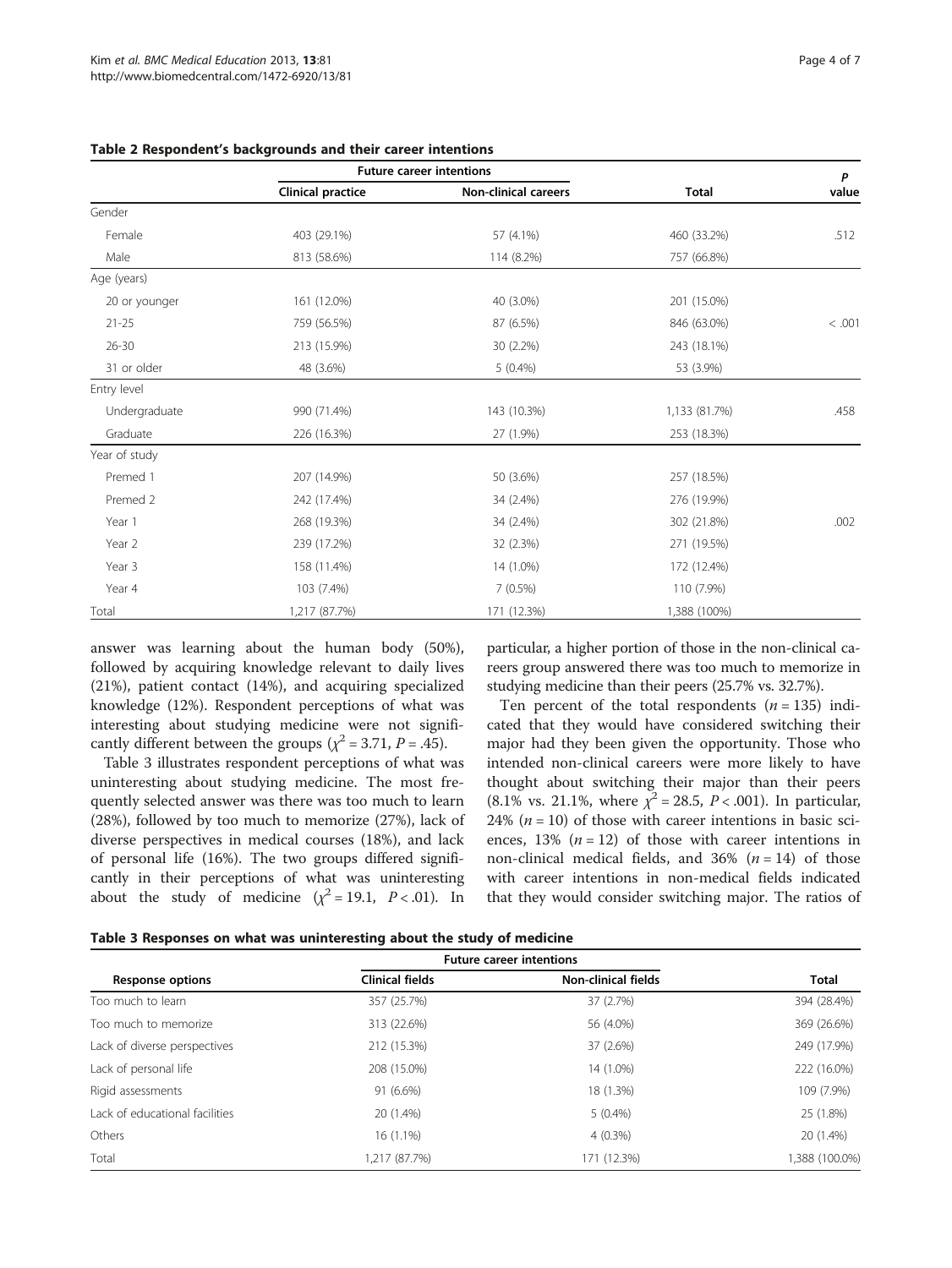respondents having considered switching major differed significantly among these three groups ( $\chi^2$  = 8.59, P = < .05).

#### Respondent perceptions of medical professions

Respondents were asked to indicate their opinions of the merit and demerit of being a doctor to investigate their perceptions of medical professions. Respondents stated that the most significant merits of being a doctor were the humanitarian nature of the work (27%), prestige (20%), autonomy of work (18%), and job security (17%). Meanwhile, respondents chose lack of personal life (52%), job stress (33%), negative public perceptions of doctors (7%), and low income levels (7%) as the most significant demerits of being a doctor. We found no statistically significant differences in the respondent's perceptions of merits and demerits of being a doctor between the groups, where  $\chi^2 = 8.12$ ,  $P = .32$  and  $\chi^2 = 4.10$ ,  $P = .39$ , respectively.

Respondents rated their views of the social status of doctors in terms of prestige, social influence, power, and income on a 10-point scale  $(1 = "very low," 10 = "very"$ high"). The means were 7.15 for prestige  $(SD = 1.70)$ , 5.80 for social influence  $(SD = 1.87)$ , 5.34 for power  $(SD = 1.78)$ , and 7.16 for income  $(SD = 1.44)$ . We found no significant differences in the respondent's perceptions of the social status of doctors between the groups in all four aspects of social status mentioned above, where P values ranged from .93 to .09. Respondents also rated their perceptions of the ideal social status of doctors on the same scale. Respondents' views of the actual social status of doctors were significantly lower than those of their perceptions of the ideal one, where  $p < .001$  in all four aspects of social status. These gaps in the respondents' views of actual and ideal social status of doctors were comparable between the groups, where  $P$  values ranged from .331 to .932.

#### Respondents' attitudes towards career plans

A vast majority of the total respondents (88%) indicated that they had given thought to their future careers either sometimes or frequently, which were rated on a threepoint scale with 1 being rarely and 3 being frequently. Those who intended non-clinical careers thought about their career plans more frequently than their peers who intended clinical careers ( $\chi^2$  = 26.9, P < .001). Additionally, 83.6% of those surveyed answered that it was necessary for medical schools to offer programs that help them explore non-clinical careers.

76% of the total respondents agreed with the statement that it would be necessary for medical school graduates to pursue non-clinical careers; in particular, those who intended non-clinical careers agreed more strongly with this statement than their peers ( $\chi^2$  = 11.6, P < .01). 37% of the total respondents indicated that they would likely succeed in their careers if they chose non-clinical professions, whereas 53% said they were unsure of it, and 10% indicated unlikely. Those who intended nonclinical careers were more certain of their success in such careers than their peers ( $\chi^2$  = 6.21, *P* < .05).

Those who answered that they intended non-clinical careers ( $n = 39$ ) were asked how they were preparing for careers in such areas. The most frequently selected answer was reading books  $(n = 21)$ , followed by participating in school clubs  $(n = 8)$  or in other social activities  $(n = 7)$ . Only three respondents answered that they were doing so by taking courses in medical school. Additionally, the most frequently selected answer on the difficulties that respondents encountered when preparing for non-clinical careers was lack of time to pursue interests in such areas while studying medicine  $(n = 22)$ , followed by others' expectations for them to pursue clinical careers  $(n = 9)$ , and lack of information on non-clinical careers ( $n = 5$ ).

#### Discussion and conclusions

The present study shows that the percentage of Korean medical students who intend non-clinical careers has increased over the past decade; from 7.3% in Park's study [[19](#page-6-0)] to 12.3%. This finding is similar to other studies of US medical students which show the national trend of an increase in medical students intending non-traditional careers [[1,2](#page-5-0)]. Still, we found a trend of gradually decreasing number of students intending non-clinical careers over the years of study in medical school. It may be that students become more interested in clinical practice as they gain more clinical experience over the course of study. As medical students' views of clinical specialties change over time [\[20,21\]](#page-6-0), the same may be true of their views of non-clinical careers. This trend is also consistent with our finding that younger students are more interested in nonclinical careers than older students. Yet, our study indicates other demographic backgrounds such as gender and entry-level are not strong predictors of medical students' preferences for non-clinical careers.

We found no significant differences in students' views of medical professions between those who intended non-clinical careers and their peers, but there were some differences in their perceptions of the study of medicine. First, students with intentions in non-clinical careers are less interested in the study of medicine than their peers, although the two groups are comparable in their motivation for getting into medical school. Second, those who intend non-clinical careers differ from their peers in their perceptions of what is uninteresting about the study of medicine. In particular, a higher portion of the students who intended non-clinical careers found there was too much to memorize in studying medicine than their peers. One possible interpretation for these findings is the influence of medical students' cognitive and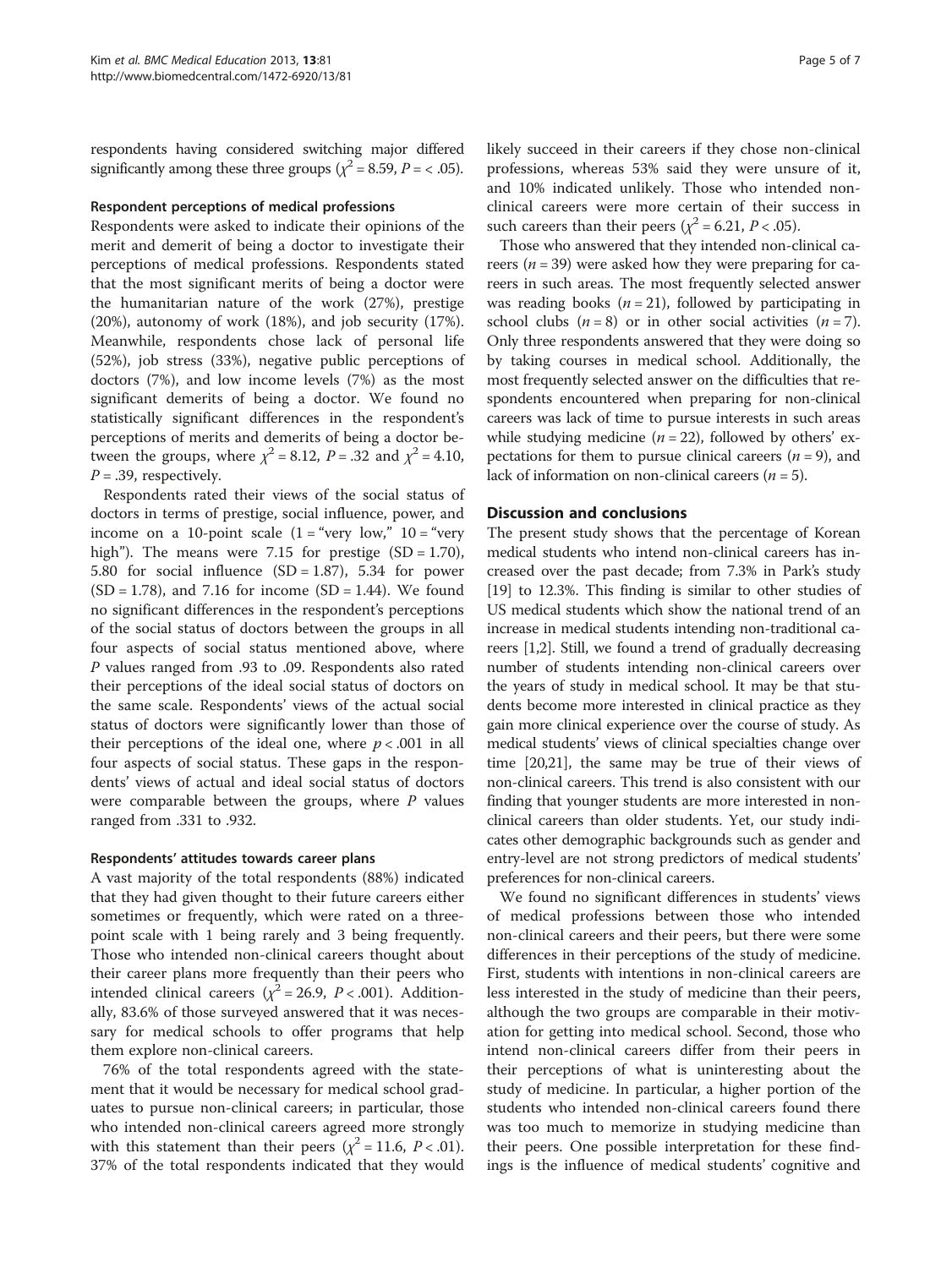<span id="page-5-0"></span>learning styles in their learning and career choices. The literature indicates that students' interest in learning is related to their cognitive and learning styles, which also influence their learning outcomes [\[22\]](#page-6-0). Additionally, research suggests that medical students' cognitive and learning styles influence their specialty choices [\[22,23\]](#page-6-0). Yet, these studies are limited to clinical careers and little is known about the influence of medical students' cognitive and learning styles on their preference for non-clinical careers. Future research is warranted to understand the association between an individual's cognitive and learning style and his or her intention in non-clinical careers.

Our findings indicate that a majority of medical students think it is important for them to consider careers outside clinical practice and that medical schools need to offer programs that provide information on such careers. Still, our finding indicates that medical school curricula do not address such needs sufficiently. Therefore, it is suggested that academic and career counseling for medical students be more tailored to individual needs based on an understanding of their personal interests.

Limitations of the present study should be acknowledged. First, the sample size was limited in that only six out of 41 medical schools across the nation were included. Yet, we believe that we minimized selection bias by selecting a sample across the provinces in the nation and by trying to minimize disparity in the response rate of each medical school under investigation. Second, this study reflects the perspectives of Korean medical students, which may be affected by the health care environment that they are in. To help compare the healthcare environment of Korea with that of others, it can be argued that the quality of health care in Korea is on par with that of developed countries. Additionally, there have been growing concerns regarding reduced compensation for doctors due to changes in the health care system and a rapidly growing number of medical school graduates over the past decade. This also has caused increased competitions to obtain residency in some preferred medical specialties.

Despite the limitations of the present study, it has shed light on backgrounds and perceptions of medical students who intend non-clinical careers. Still, the literature also indicates a possible link between the student's personality type and his or her career choice [7]. Thus, future study of factors that influence medical students' intentions in nonclinical careers that include their personality traits may help enhance our understanding of medical students' choice of non-clinical careers.

# Additional file

[Additional file 1:](http://www.biomedcentral.com/content/supplementary/1472-6920-13-81-S1.docx) Questionnaire on Medical Students' Career Intentions.

#### Competing interests

All authors read and approved the final manuscript.

#### Authors' contributions

KK collaborated on the analysis and interpretation of data and drafted the manuscript. JP contributed to conception, design, acquisition, and interpretation of data. YL contributed to acquisition, analysis, and interpretation of data. KY contributed to design and data acquisition. All authors critically reviewed the manuscript for revision and approved the version to be published.

#### Author details

<sup>1</sup>Office of Medical Education, Sungkyunkwan University School of Medicine, Irwon-dong Kangnam-gu, Seoul 135-710, Korea. <sup>2</sup>Department of Social and Preventive Medicine, Samsung Biomedical Research Institute, Sungkyunkwan University School of Medicine, 300 Cheoncheon-dong, Jangan-gu, Suwon, Gyeonggi-do 440-746, Korea. <sup>3</sup>Sungkyunkwan University School of Medicine, 300 Cheoncheon-dong, Jangan-gu, Suwon, Gyeonggi-do 440-746, Korea. 4 Department of Social and Preventive Medicine, Sungkyunkwan University School of Medicine, 300 Cheoncheon-dong, Jangan-gu, Suwon, Gyeonggi-do 440-746, Korea.

#### Received: 28 August 2012 Accepted: 28 May 2013 Published: 4 June 2013

#### References

- Richard GV, Nakamoto DM, Lockwood JH: Medical career choices: traditional and new possibilities. JAMA 2001, 285(17):2249–2250.
- 2. Jeffe DB, Andriole DA, Hageman HL, Whelan AJ: The changing paradigm of contemporary U.S. allopathic medical school graduates' career paths: analysis of the 1997-2004 national AAMC Graduation Questionnaire database. Acad Med 2007, 82(9):888–894.
- Cochran A, Melby S, Neumayer LA: An Internet-based survey of factors influencing medical student selection of a general surgery career. Am J Surg 2005, 189(6):742–746.
- 4. Newton DA, Grayson MS, Whitley TW: What predicts medical student career choice? J Gen Intern Med 1998, 13(3):200–203.
- 5. Williams GC, Saizow R, Ross L, Deci EL: Motivation underlying career choice for internal medicine and surgery. Soc Sci Med 1997, 45(11):1705–1713.
- 6. Martini CJ, Veloski JJ, Barzansky B, Xu G, Fields SK: Medical school and student characteristics that influence choosing a generalist career. JAMA 1994, 272(9):661-668.
- 7. Stilwell NA, Wallick MM, Thal SE, Burleson JA: Myers-Briggs type and medical specialty choice: a new look at an old question. Teach Learn Med 2000, 12(1):14–20.
- 8. Petrides KV, McManus IC: Mapping medical careers: questionnaire assessment of career preferences in medical school applicants and final-year students. BMC Med Educ 2004, 4:18.
- 9. Erzurum VZ, Obermeyer RJ, Fecher A, Thyagarajan P, Tan P, Koler AK, Hirko MK, Rubin JR: What influences medical students' choice of surgical careers. Surgery 2000, 128(2):253–256.
- 10. Hauer KE, Durning SJ, Kernan WN, Fagan MJ, Mintz M, O'Sullivan PS, Battistone M, DeFer T, Elnicki M, Harrell H, et al: Factors associated with medical students' career choices regarding internal medicine. JAMA 2008, 300(10):1154–1164.
- 11. Maiorova T, Stevens F, Scherpbier A, van der Zee J: The impact of clerkships on students' specialty preferences: what do undergraduates learn for their profession? Med Educ 2008, 42(6):554–562.
- 12. Sobral DT: Influences on choice of surgery as a career: a study of consecutive cohorts in a medical school. Med Educ 2006, 40(6):522–529.
- 13. Lind DS, Cendan JC: Two decades of student career choice at the University of Florida: increasingly a lifestyle decision. Am Surg 2003, 69(1):53–55.
- 14. Newton DA, Grayson MS, Thompson LF: The variable influence of lifestyle and income on medical students' career specialty choices: data from two U.S. medical schools, 1998-2004. Acad Med 2005, 80(9):809–814.
- 15. Dorsey ER, Jarjoura D, Rutecki GW: The influence of controllable lifestyle and sex on the specialty choices of graduating U.S. medical students, 1996-2003. Acad Med 2005, 80(9):791–796.